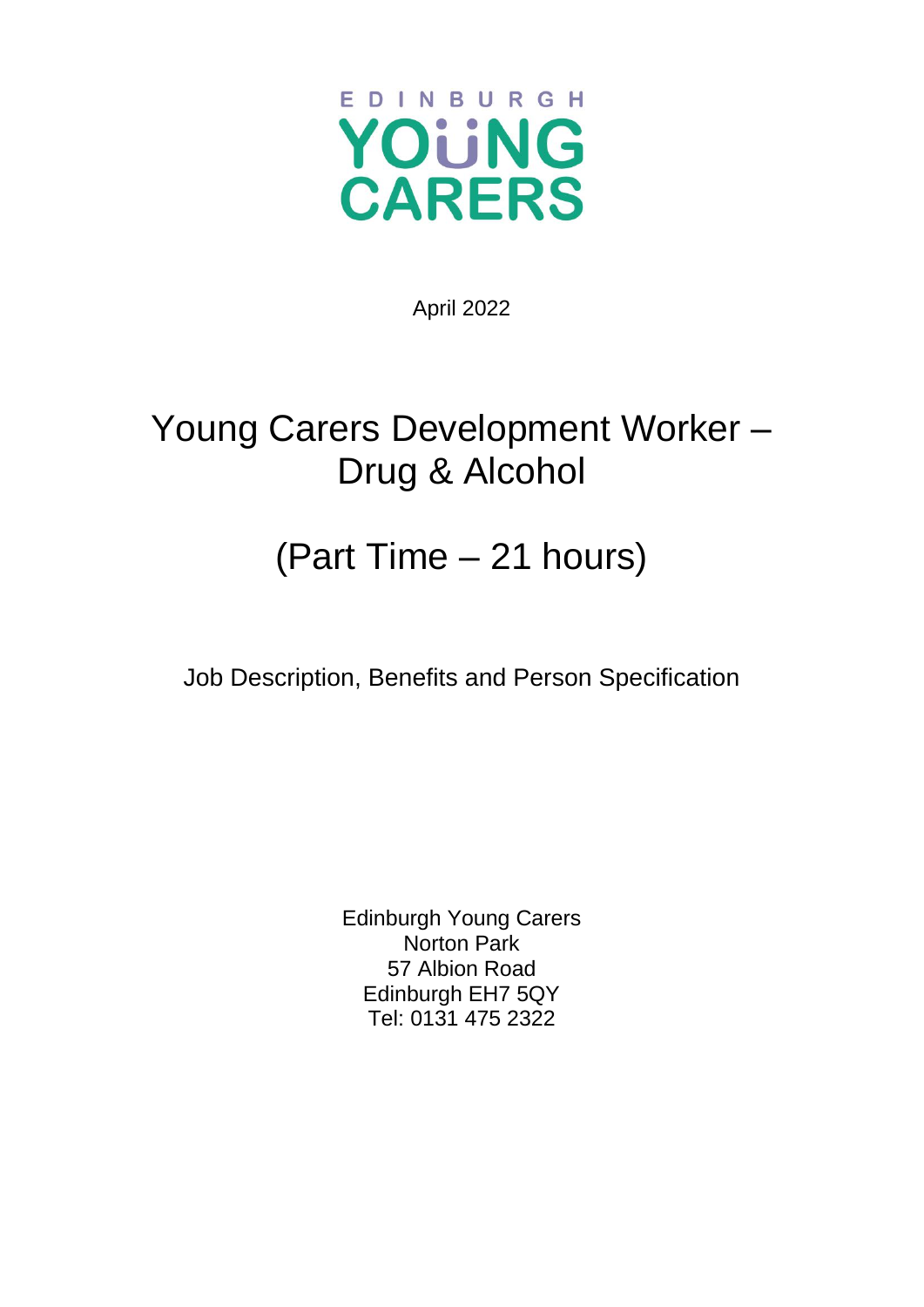| <b>The Service</b> | Edinburgh Young Carers (EYC) is a charitable voluntary sector<br>organisation formed in April 1996. EYC is incorporated as a limited<br>company governed by a Board of Directors.<br>The service was established to provide dedicated support to young<br>carers - children and young people who provide regular and substantial<br>caring tasks for a family member or sibling due to illness, disability or<br>addiction in the family. The service has an annual budget of approx.<br>£500,000. |  |  |
|--------------------|----------------------------------------------------------------------------------------------------------------------------------------------------------------------------------------------------------------------------------------------------------------------------------------------------------------------------------------------------------------------------------------------------------------------------------------------------------------------------------------------------|--|--|
| Aims               | To develop and maintain high quality, child and young person-centred<br>$\bullet$<br>support services to young people with caring responsibilities in<br>Edinburgh<br>To raise awareness of young carers' needs, and to inform and assist<br>$\bullet$<br>agencies in developing appropriate support services<br>To ensure a rights-based ethos to the work of the service, with the<br>$\bullet$<br>active involvement and participation of young carers.                                         |  |  |
| <b>Mission</b>     | To provide support for young carers which meets their individual and<br>$\bullet$<br>collective needs and fosters their confidence and self esteem<br>To work in cooperation with other agencies, such as education, social<br>$\bullet$<br>work and health for the benefit of young carers and their families.<br>To strive for positive changes in the policies and practice of any<br>$\bullet$<br>service used by young carers.                                                                |  |  |
| <b>Activities</b>  | EYC activities are currently focused on the following areas:<br><b>Information Provision</b><br>$\bullet$<br>Personal Development & Social Inclusion<br>$\bullet$<br>Individual & Peer Support<br>$\bullet$<br>Respite<br>$\bullet$<br><b>Rights Work</b><br>$\bullet$<br>Promoting and Adhering to the Carers (Scotland) Act 2016<br>$\bullet$<br>Young Carer Statement and Adult Carer Support Plan completion                                                                                   |  |  |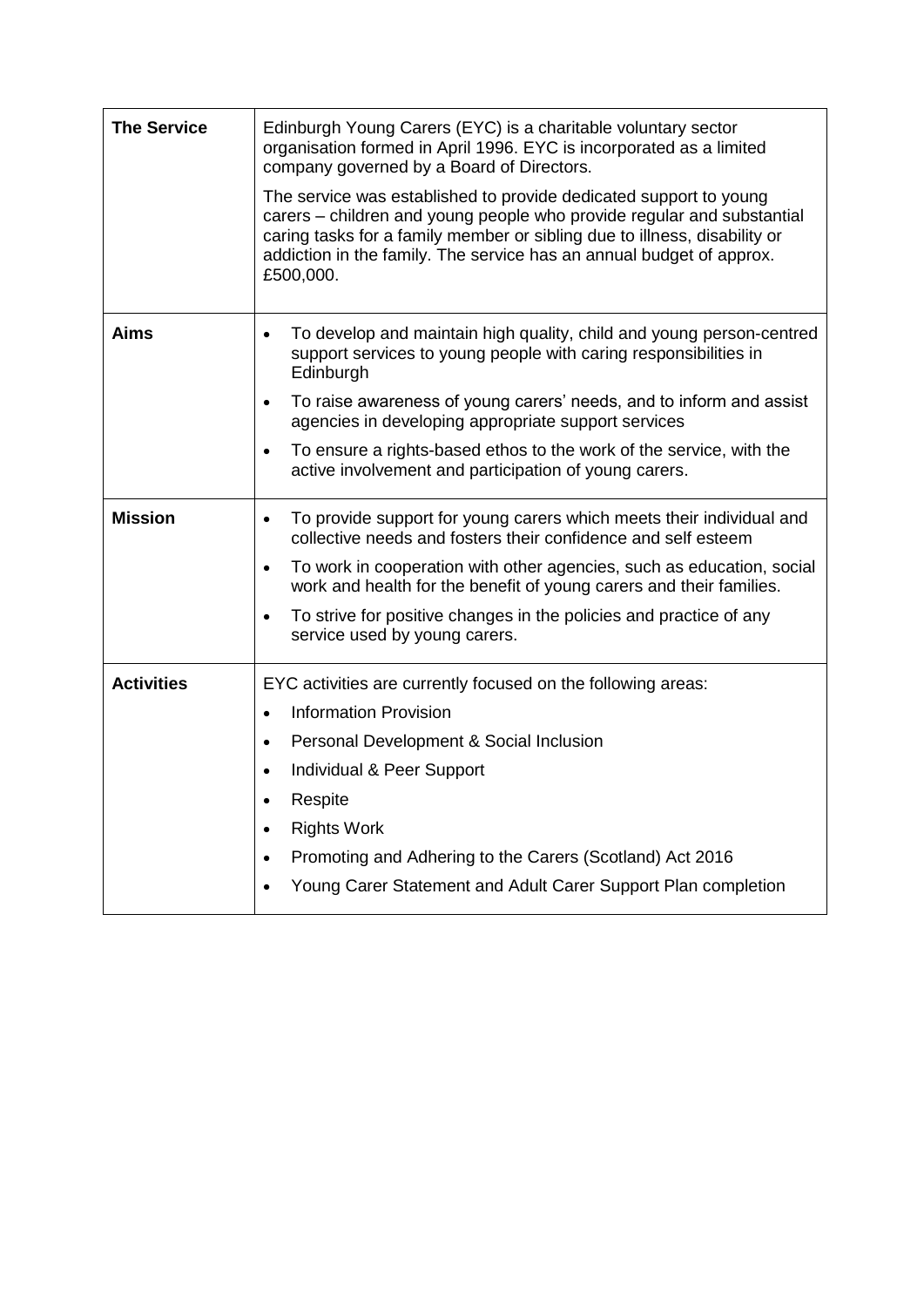| <b>Job Overview</b>                   | Edinburgh Young Carers is a lively, passionate and fun place to work.<br>We are committed to providing a first-class service to young carers<br>and their families and every member of the team has an equally<br>important role to play in helping achieve this.                           |  |  |  |  |
|---------------------------------------|---------------------------------------------------------------------------------------------------------------------------------------------------------------------------------------------------------------------------------------------------------------------------------------------|--|--|--|--|
|                                       | Reporting to the Chief Executive, ensure that young carers aged<br>between 5 and 25 years, caring for someone with problematic drug<br>and/or alcohol use, are identified and provided with the support and<br>services that they require to achieve their identified personal<br>outcomes. |  |  |  |  |
|                                       | Promote the development of a range of support services and diverse<br>activity programmes to meet the varied needs of young carers who are<br>caring for family members with problematic drug and/or alcohol use.                                                                           |  |  |  |  |
|                                       | Take a lead role in assisting Edinburgh Young Carers' service to<br>develop expertise in meeting the needs of young carers caring for<br>someone with problematic drug and/or alcohol problems.                                                                                             |  |  |  |  |
|                                       | Ensure young carers are aware of their rights and promote and raise<br>awareness of these rights with other organisations. Enable young<br>carers to be heard, listened to and to contribute to the development of<br>Edinburgh Young Carers' service.                                      |  |  |  |  |
|                                       | Contribute to the delivery of the Service Outcomes of the Edinburgh<br>Young Carers service.                                                                                                                                                                                                |  |  |  |  |
|                                       | Other duties as reasonably requested by the Chief Executive.                                                                                                                                                                                                                                |  |  |  |  |
| <b>Key</b><br><b>Responsibilities</b> | <b>Service Delivery</b><br>To work with young carers and their families, on an individual or group<br>basis, using a variety of interventions, to identify needs and to achieve<br>positive outcomes:                                                                                       |  |  |  |  |
|                                       | <b>Individual Support</b>                                                                                                                                                                                                                                                                   |  |  |  |  |
|                                       | • Assess individual needs<br>• Complete Young Carers Statements                                                                                                                                                                                                                             |  |  |  |  |
|                                       | Prepare individual person-centred development plans                                                                                                                                                                                                                                         |  |  |  |  |
|                                       | Regularly review individual's progress and consequent re-<br>evaluation                                                                                                                                                                                                                     |  |  |  |  |
|                                       | • Provide written and verbal reports as appropriate<br>• Assist young carers in articulating their needs and representing<br>their views                                                                                                                                                    |  |  |  |  |
|                                       | Build good relationships with young carers and their families<br>• Provide information about services, resources and sources of<br>help for young carers with particular needs<br>• Attend and contribute to Child/Young Person Planning meetings                                           |  |  |  |  |
|                                       | as necessary<br>Refer young carers and/or families as appropriate to other<br>relevant support services.                                                                                                                                                                                    |  |  |  |  |
|                                       | <b>Group Support</b>                                                                                                                                                                                                                                                                        |  |  |  |  |
|                                       | • Develop innovative and creative ways of working with young<br>people, making best use of available resources<br>Plan, facilitate and record group work sessions<br>Evaluate and review group work programmes and methods                                                                  |  |  |  |  |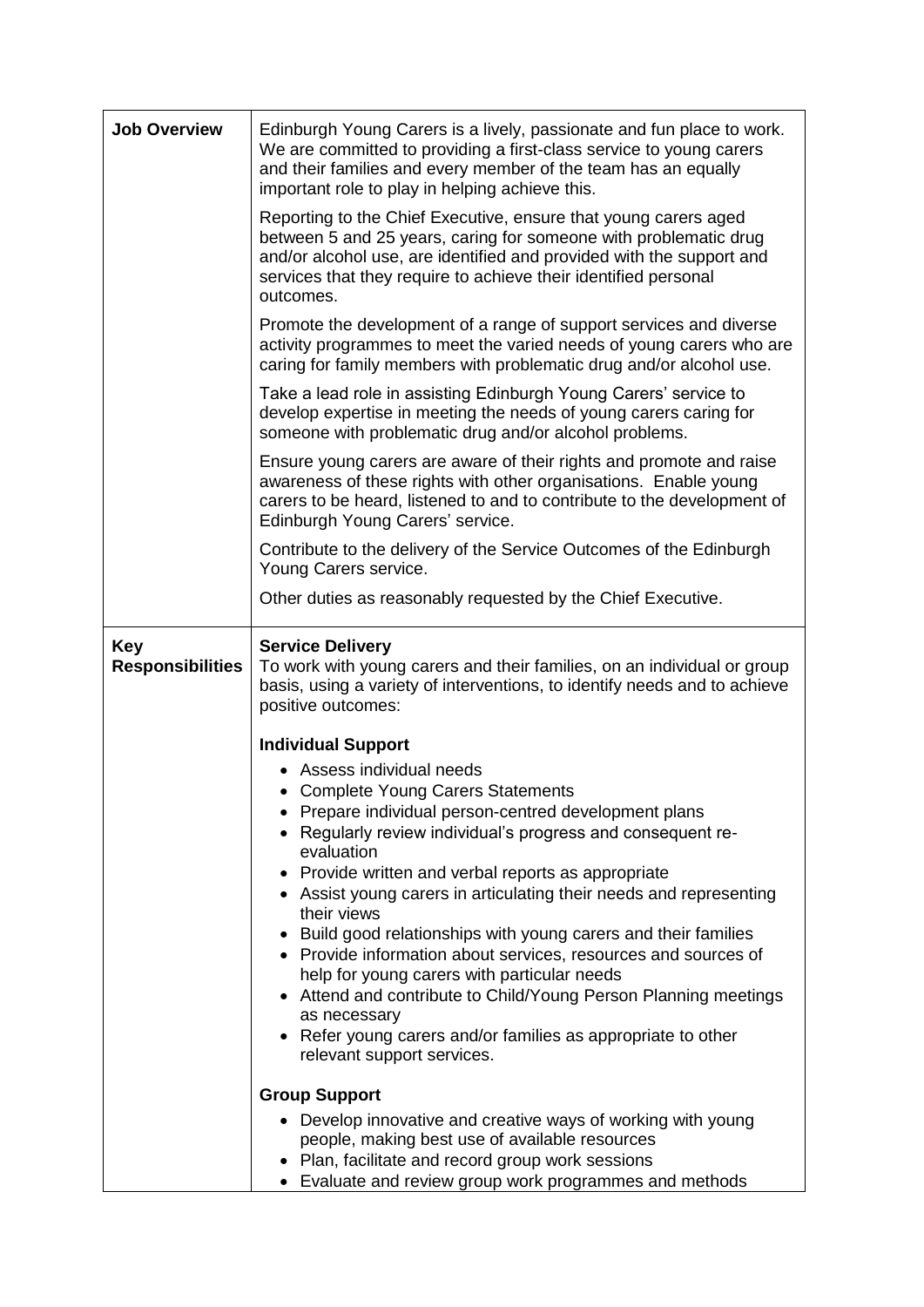| • Produce regular written reports on group developments and the<br>progress of individual young carers within the groups<br>• Organise and take part in residential activities as required.                                                                                                                                                                                                                                                                                                    |
|------------------------------------------------------------------------------------------------------------------------------------------------------------------------------------------------------------------------------------------------------------------------------------------------------------------------------------------------------------------------------------------------------------------------------------------------------------------------------------------------|
| <b>Assessment and Support Planning</b>                                                                                                                                                                                                                                                                                                                                                                                                                                                         |
| Support and promote the Young Carer Statement tool to young carers,<br>their families and the professionals working with them:                                                                                                                                                                                                                                                                                                                                                                 |
| Deliver the Young Carer Statement in partnership with the<br>young person themselves, to ensure their identified personal<br>outcomes and support needs are identified at the earliest<br>possibly opportunity                                                                                                                                                                                                                                                                                 |
| Deliver the support identified within the Young Carer<br>$\bullet$<br>Statement, working with other universal and support<br>organisations as appropriate                                                                                                                                                                                                                                                                                                                                      |
| Review the Young Carer Statement with the young carer on a<br>$\bullet$<br>regular, previously agreed basis, to monitor progress towards<br>their identified personal outcomes.                                                                                                                                                                                                                                                                                                                |
| <b>Children's Rights</b>                                                                                                                                                                                                                                                                                                                                                                                                                                                                       |
| • Enable young carers to express their needs and wishes by<br>adopting a child/young person-centred approach<br>• Enable and encourage young carers to participate in all aspects<br>of shaping the Edinburgh Young Carers service<br>Identify and develop new opportunities for the participation of<br>$\bullet$<br>young carers in the delivery of the service<br>• Encourage young carers to influence services provided by other<br>agencies for example, through the Young Carers Forum. |
| <b>Service Development</b>                                                                                                                                                                                                                                                                                                                                                                                                                                                                     |
| • Further develop expertise within Edinburgh Young Carers service<br>in identifying and supporting young carers caring for someone<br>with problematic drug and/or alcohol use                                                                                                                                                                                                                                                                                                                 |
| Publicise and raise awareness of the needs of young carers and<br>the Edinburgh Young Carers service with relevant organisations<br>agencies and local media                                                                                                                                                                                                                                                                                                                                   |
| • Liaise with relevant organisations and agencies to identify young<br>carers and enable young carers to access the service and other<br>services                                                                                                                                                                                                                                                                                                                                              |
| • At all times, in line with Getting it Right for Every Child, work with<br>statutory and other voluntary organisations to ensure the<br>identified personal outcomes of young carers are met                                                                                                                                                                                                                                                                                                  |
| • Assist in the organisation of training, conferences, seminars and<br>publicity events.                                                                                                                                                                                                                                                                                                                                                                                                       |
| • Identify and highlight opportunities to develop service activities<br>• Support the Chief Executive to secure funds for the Edinburgh<br>Young Carers service as required                                                                                                                                                                                                                                                                                                                    |
| • Work within the policy framework and programme of activities<br>agreed by the Management Board of the Young Carers service.                                                                                                                                                                                                                                                                                                                                                                  |
| <b>Monitoring and Evaluation</b>                                                                                                                                                                                                                                                                                                                                                                                                                                                               |
| Participate in the regular monitoring and evaluation of the service<br>٠<br>and its work and highlight ideas or opportunities to develop the<br>monitoring and evaluation framework                                                                                                                                                                                                                                                                                                            |
| Maintain records as appropriate (e.g. service enquiries, records                                                                                                                                                                                                                                                                                                                                                                                                                               |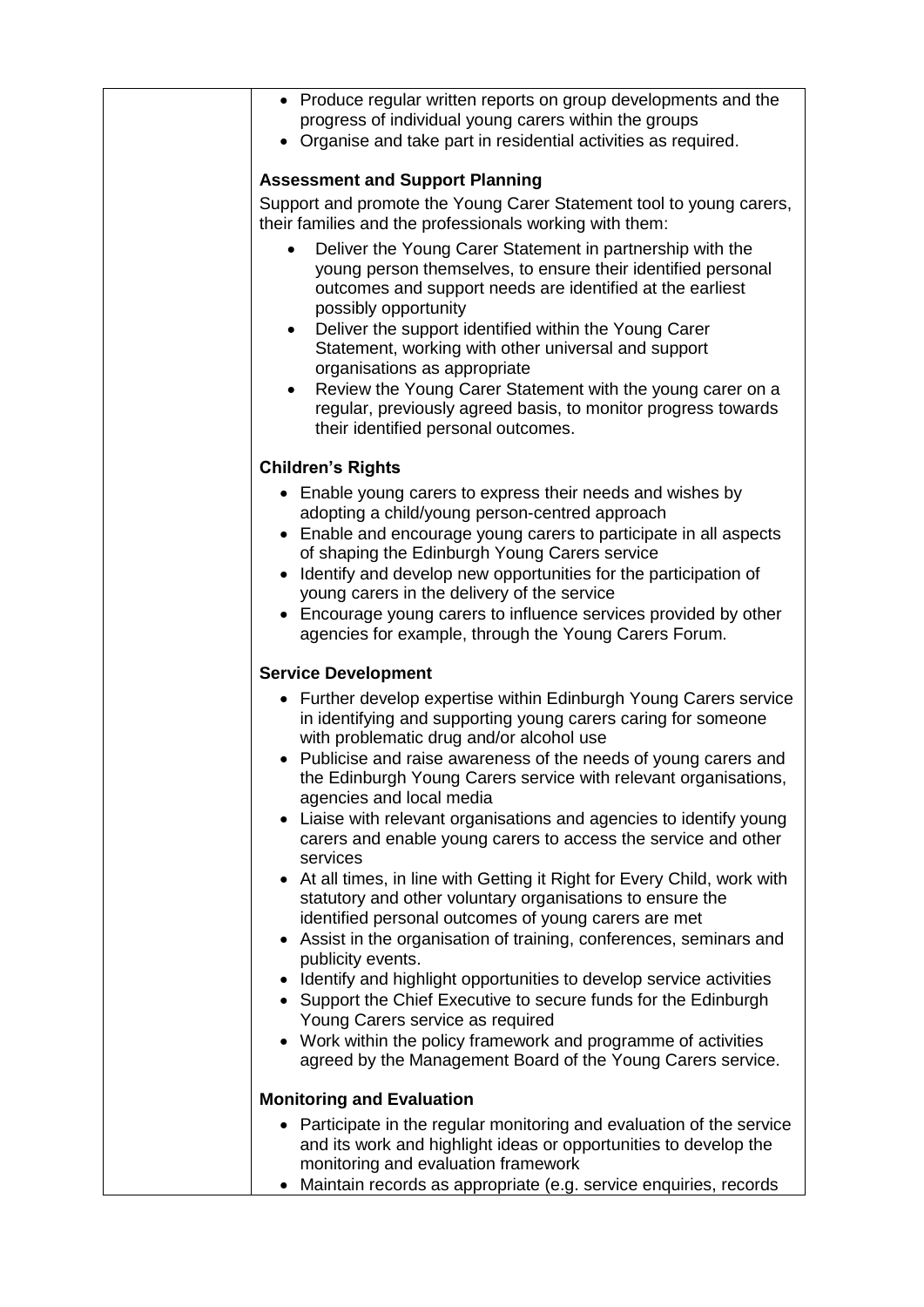| about individuals, management information, training and<br>evaluation records).<br><b>General Duties</b><br>• Carry out the duties of the post with regard to Edinburgh Young<br>Carers' policies and procedures<br>• Attend and contribute to regular supervision sessions and team<br>meetings<br>• Maintain confidentiality over personal information relating to<br>individual users of the service, adhering at all times to Edinburgh<br>Young Carers' Data Protection Policy<br>• Undertake duties with a clear understanding of the service's<br>policy on Child Protection, ensuring the fulfilment of individual<br>responsibilities in the management of any child protection issue<br>which may arise<br>• Assist in the management and monitoring of budgets/financial<br>reporting and ensure financial procedures are followed<br>• Work as part of a team contributing to the smooth and effective<br>running of the service<br>• Be primarily self-servicing including processing letters and<br>reports, keeping appropriate records of work undertaken |
|---------------------------------------------------------------------------------------------------------------------------------------------------------------------------------------------------------------------------------------------------------------------------------------------------------------------------------------------------------------------------------------------------------------------------------------------------------------------------------------------------------------------------------------------------------------------------------------------------------------------------------------------------------------------------------------------------------------------------------------------------------------------------------------------------------------------------------------------------------------------------------------------------------------------------------------------------------------------------------------------------------------------------------------------------------------------------|
|                                                                                                                                                                                                                                                                                                                                                                                                                                                                                                                                                                                                                                                                                                                                                                                                                                                                                                                                                                                                                                                                           |
|                                                                                                                                                                                                                                                                                                                                                                                                                                                                                                                                                                                                                                                                                                                                                                                                                                                                                                                                                                                                                                                                           |
|                                                                                                                                                                                                                                                                                                                                                                                                                                                                                                                                                                                                                                                                                                                                                                                                                                                                                                                                                                                                                                                                           |
|                                                                                                                                                                                                                                                                                                                                                                                                                                                                                                                                                                                                                                                                                                                                                                                                                                                                                                                                                                                                                                                                           |
|                                                                                                                                                                                                                                                                                                                                                                                                                                                                                                                                                                                                                                                                                                                                                                                                                                                                                                                                                                                                                                                                           |
|                                                                                                                                                                                                                                                                                                                                                                                                                                                                                                                                                                                                                                                                                                                                                                                                                                                                                                                                                                                                                                                                           |
|                                                                                                                                                                                                                                                                                                                                                                                                                                                                                                                                                                                                                                                                                                                                                                                                                                                                                                                                                                                                                                                                           |
|                                                                                                                                                                                                                                                                                                                                                                                                                                                                                                                                                                                                                                                                                                                                                                                                                                                                                                                                                                                                                                                                           |
|                                                                                                                                                                                                                                                                                                                                                                                                                                                                                                                                                                                                                                                                                                                                                                                                                                                                                                                                                                                                                                                                           |
| • Prepare regular progress reports to Chief Executive and attend<br>occasional Board meetings as requested                                                                                                                                                                                                                                                                                                                                                                                                                                                                                                                                                                                                                                                                                                                                                                                                                                                                                                                                                                |
| • Undertake any other duties as reasonably requested by the<br>Management team.                                                                                                                                                                                                                                                                                                                                                                                                                                                                                                                                                                                                                                                                                                                                                                                                                                                                                                                                                                                           |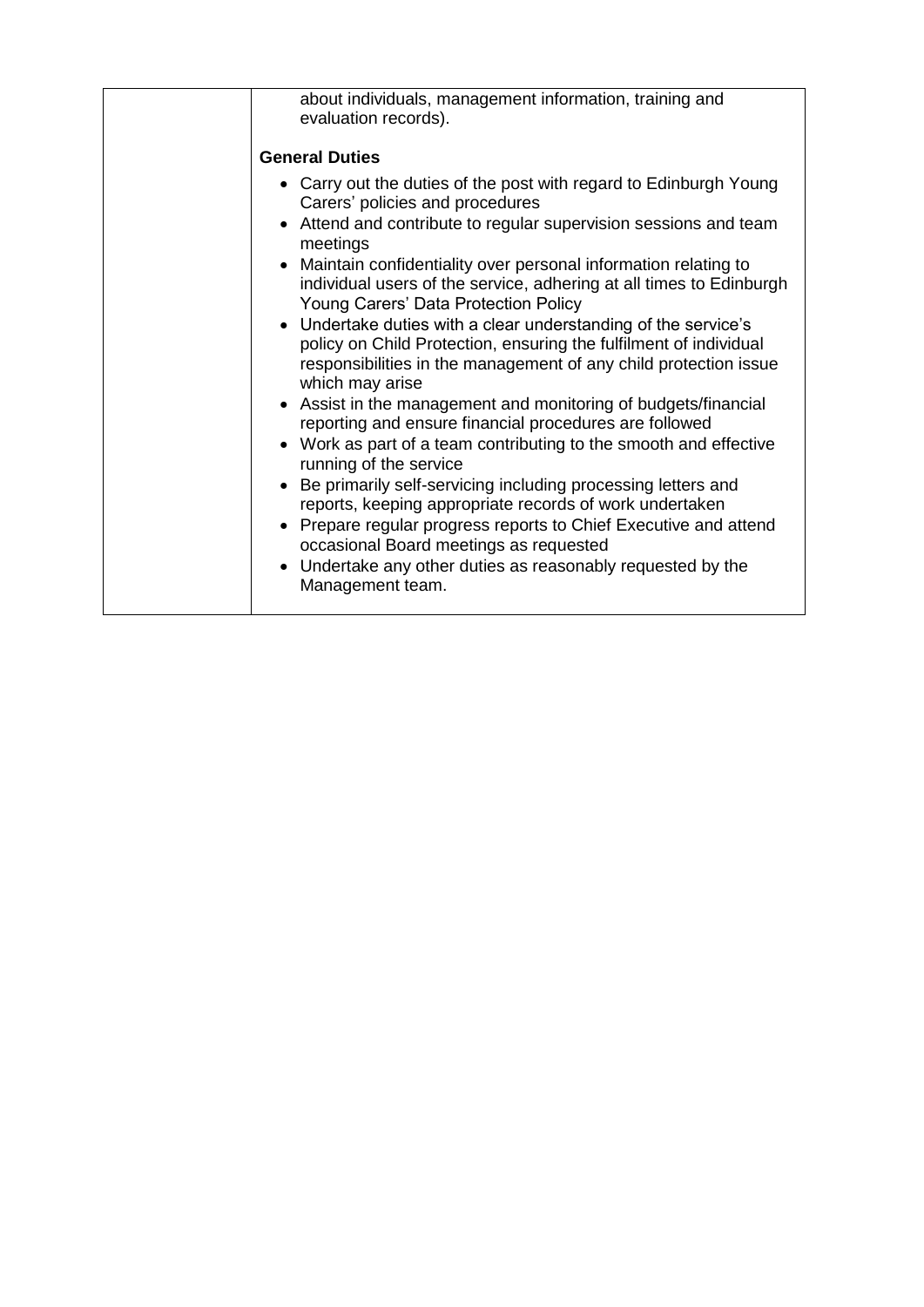| <b>Working Hours</b>                  | 21 hours per week, to be agreed with Chief Executive (CE). The core<br>hours will be during office hours (9-5) however because of the nature<br>of the work we do, some work may have to be undertaken outside<br>office hours, including evenings and weekends. Outwith this, the hours<br>worked during the week can be flexible subject to agreement with the<br>CE.                                   |
|---------------------------------------|-----------------------------------------------------------------------------------------------------------------------------------------------------------------------------------------------------------------------------------------------------------------------------------------------------------------------------------------------------------------------------------------------------------|
| <b>Special</b><br>conditions          | The post entails work with vulnerable people and falls within the<br>definition of 'regulated work' under the provision of the Protection of<br>Vulnerable groups (Scotland) Act 2007. The post holder will require to<br>be registered as a member of the Protection of Vulnerable Groups<br>Scheme, which will involve a Disclosure Scotland check prior to a<br>formal offer of employment being made. |
| <b>Office</b><br><b>Location/Base</b> | The post is currently based at Norton Park, 57 Albion Road, Edinburgh<br>EH7 5QY. Travel is required.                                                                                                                                                                                                                                                                                                     |
| <b>Accountability</b><br>and Support  | The Development Worker will be accountable to the Chief Executive.<br>Regular support and supervision will be provided, including looking at<br>developing skills, identifying training needs, feedback and appraisal.                                                                                                                                                                                    |
| <b>Equal</b><br><b>Opportunities</b>  | Edinburgh Young Carers service is committed to being an Equal<br>Opportunities Employer.                                                                                                                                                                                                                                                                                                                  |
| <b>Annual</b><br><b>Holidays</b>      | Twenty-seven days and ten statutory public holidays, pro-rata.                                                                                                                                                                                                                                                                                                                                            |
| <b>Pension</b>                        | Employees are automatically enrolled into an approved pension<br>scheme, unless the employee decides to opt out. EYC matches<br>employees' pension contributions by 6% of gross contributions.                                                                                                                                                                                                            |
| <b>Training</b>                       | All employees are entitled to access appropriate training to support<br>their role. Training and Personal Development opportunities are<br>extensive and actively encouraged.                                                                                                                                                                                                                             |
| <b>Staff Wellbeing</b>                | Edinburgh Young Carers is committed to supporting employee mental<br>health and wellbeing and we operate an open and safe environment.<br>Access to external support services and financial assistance is made<br>available to all employees.                                                                                                                                                             |
| <b>Cycle to Work</b><br><b>Scheme</b> | Edinburgh Young Carers supports employee physical wellbeing and all<br>employees have access to a Cycle to Work Scheme, providing<br>discounted bicycles through salary deductions.                                                                                                                                                                                                                       |
| <b>Union</b>                          | Edinburgh Young Carers recognises the right of employees to join an<br>appropriate Trade Union.                                                                                                                                                                                                                                                                                                           |